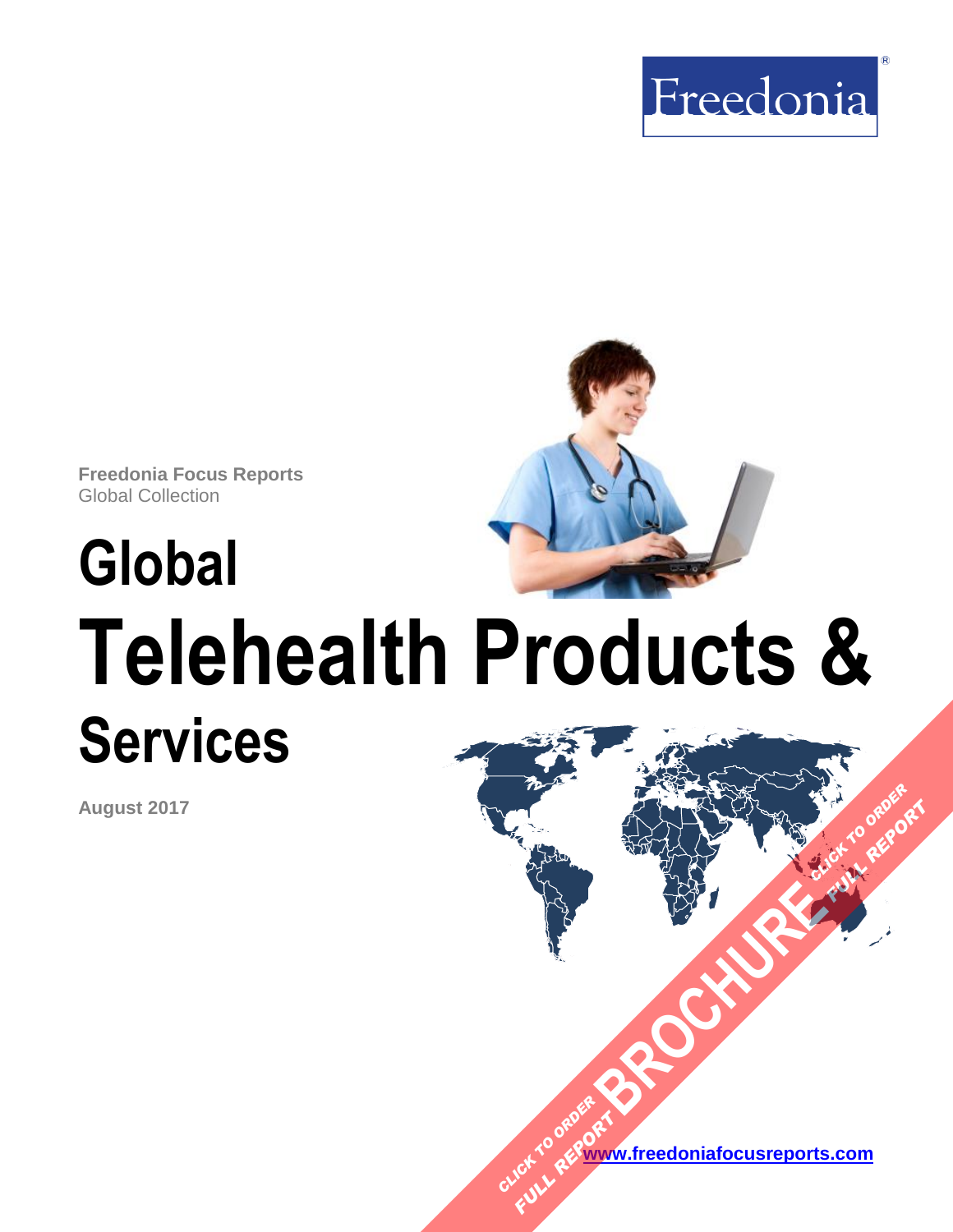## **Table of Contents**

| 1. Highlights                        | 3  |
|--------------------------------------|----|
| 2. Global Overview & Forecasts       | 4  |
| Revenues by Type                     | 4  |
| <b>Equipment &amp; Devices</b>       | 8  |
| Services                             | 12 |
| 3. Regional Segmentation & Forecasts | 16 |
| <b>Regional Overview</b>             | 16 |
| North America                        | 17 |
| Europe/Middle East/Africa            | 17 |
| Asia/Pacific                         | 18 |
| Latin America                        | 19 |
| 4. Industry Structure                | 20 |
| Competitors                          | 20 |
| Medtronic                            | 21 |
| <b>Royal Philips</b>                 | 22 |
| <b>Abbott Laboratories</b>           | 23 |
| 5. About This Report                 | 25 |
| Scope & Method                       | 25 |
| Sources                              | 25 |
| <b>Industry Codes</b>                | 26 |
| Resources                            | 27 |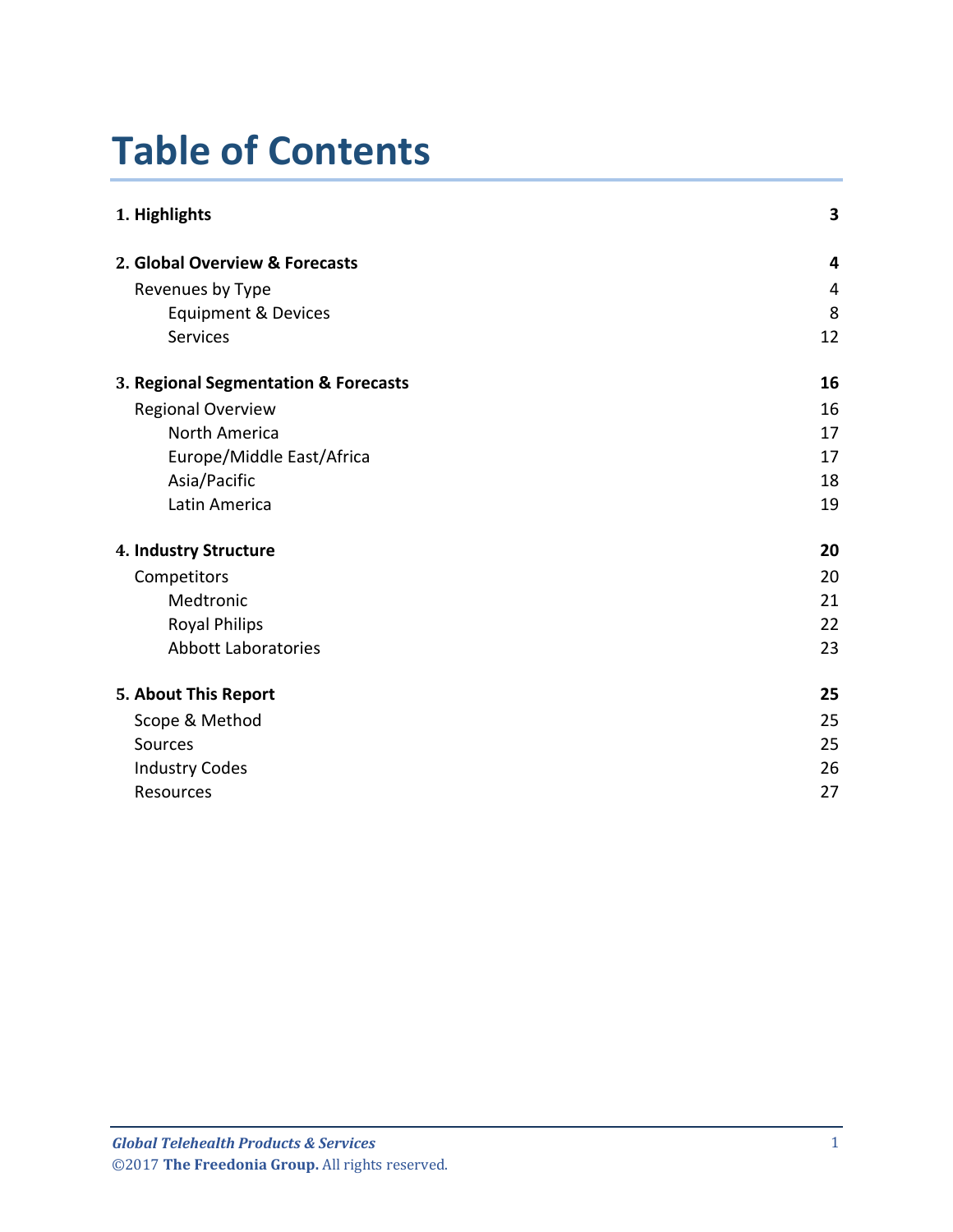## **List of Tables & Figures**

| Figure 1   Global Telehealth Product & Service Regional Outlook, 2017-2022<br>Figure 2   Global Telehealth Product & Service Revenues by Type, 2012-2022 (US\$ | 3              |
|----------------------------------------------------------------------------------------------------------------------------------------------------------------|----------------|
| mil)                                                                                                                                                           | $\overline{4}$ |
| Table 1   Global Telehealth Product & Service Revenues by Type, 2012-2022 (US\$                                                                                |                |
| mil)                                                                                                                                                           | $\overline{4}$ |
| Figure 3   Global Telehealth Product & Service Revenues by Type, 2012-2022 (%)                                                                                 | 5              |
| Figure 4   Global Telehealth Equipment & Device Revenues by Facility Application,                                                                              |                |
| 2012-2022 (US\$ mil)                                                                                                                                           | 10             |
| Table 2   Global Telehealth Equipment & Device Revenues by Facility Application,                                                                               |                |
| 2012-2022 (US\$ mil)                                                                                                                                           | 10             |
| Figure 5   Global Telehealth Equipment & Device Revenues by Facility Application,                                                                              |                |
| 2012-2022 (%)                                                                                                                                                  | 11             |
| Figure 6   Global Telehealth Product & Service Revenues by Region, 2012-2022 (US\$                                                                             |                |
| mil)                                                                                                                                                           | 16             |
| Table 3   Global Telehealth Product & Service Revenues by Region, 2012-2022 (US\$                                                                              |                |
| mil)                                                                                                                                                           | 16             |
| Figure 7   Global Telehealth Product & Service Revenues by Region, 2012-2022 (%)                                                                               | 19             |
| Table 4   Leading Suppliers to the Global Telehealth Product & Service Market                                                                                  | 20             |
| Table 5   Industry Codes Related to Telehealth Products & Services                                                                                             | 26             |
|                                                                                                                                                                |                |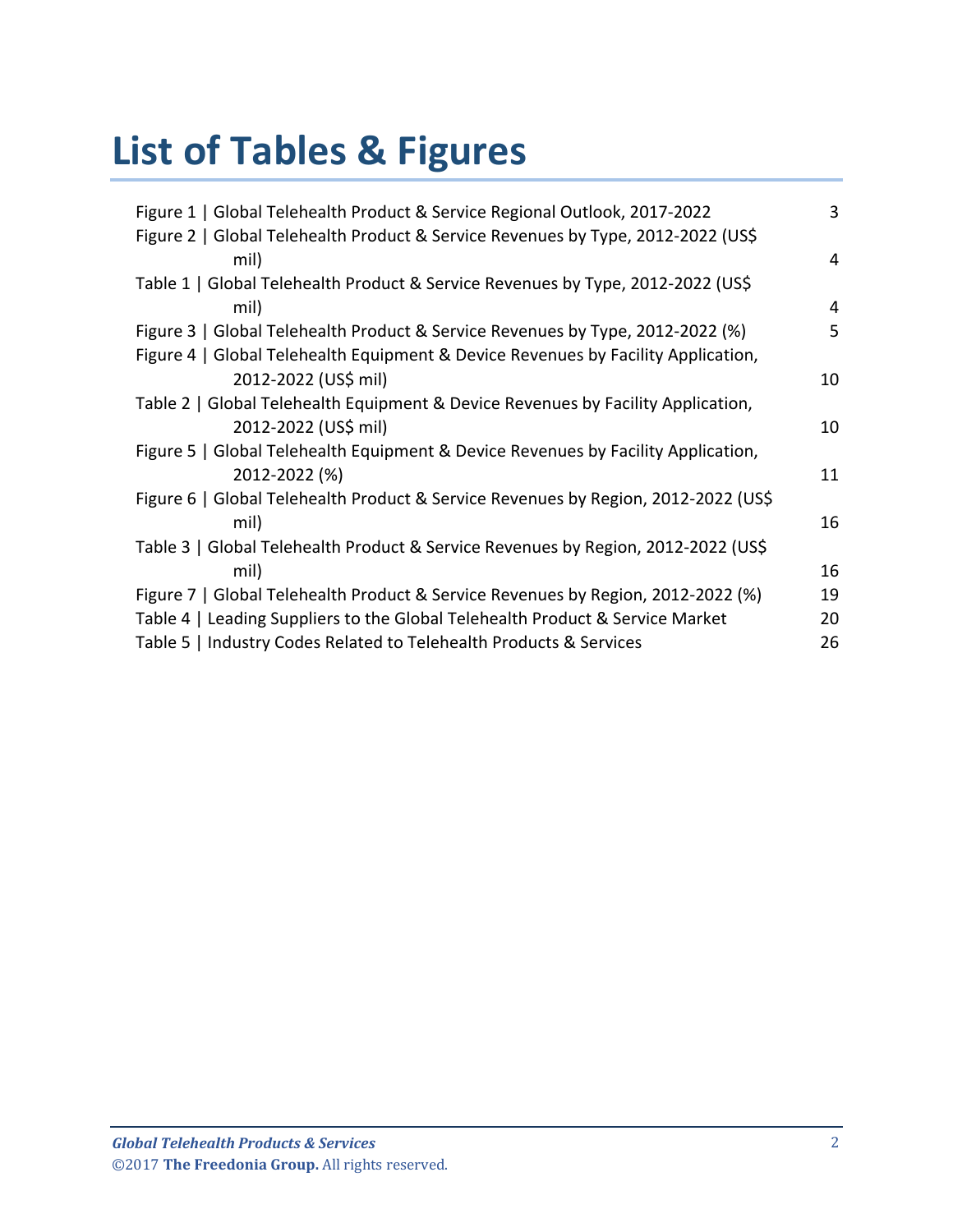## <span id="page-3-0"></span>**About This Report**

### <span id="page-3-1"></span>**Scope & Method**

This report forecasts global revenues for 2018-2022 for telehealth products and services by type and major world region in nominal US dollars at the manufacturers' level. Type segments include:

- equipment and devices
- services.

The equipment and devices segment is further broken out by home health and consumer applications, and hospital and acute care applications. Excluded from the scope of this report are electronic medical record (EMR) applications and equipment. Basic and manual patient monitoring devices are also excluded. Among the products not included are obsolete glucose monitors that are not equipped to be part of a system to forward data to a telehealth record and standard hospital patient monitoring equipment that does not forward data to a central station.

Major world regions include North America, Europe/Middle East/Africa (EMEA), Asia/Pacific, and Latin America. To illustrate historical trends, world, type, and regional demand are provided in annual series for 2012-2017.

This report quantifies trends in terms of compound annual growth rates (CAGRs), which, by definition, employ in their calculation only the first and last datapoints over a period. The CAGR is used to describe forecast growth, defined as the trend beginning in the base year and ending in the forecast year. Forecasts are developed via the identification and analysis of pertinent statistical relationships and other historical trends and events, as well as their expected impact over the forecast period. Readers are encouraged to consider historical volatility when assessing particular annual values along the forecast trend, including in the forecast year. Unless otherwise indicated, both historical and forecasted demand values are expressed in US dollars at a fixed 2016 rate of exchange with local currencies. Other various topics, including profiles of pertinent leading suppliers, are covered in this report. A full outline of report items by page is available in the Table of Contents.

#### <span id="page-3-2"></span>**Sources**

*Global Telehealth Products & Services* (FW40077) is based on *[Telehealth and Patient](https://www.kaloramainformation.com/Telehealth-Patient-Monitoring-11076070/)  [Monitoring Market](https://www.kaloramainformation.com/Telehealth-Patient-Monitoring-11076070/)* published by Kalorama Information. The telehealth product and service market was evaluated via a combination of disease prevalence trends, population trends, device innovations, federal and industry standards and regulations, global penetration, economic influences, and other macro and micro indicators. Both primary and secondary sources were consulted in developing market estimates. Telephone interviews and email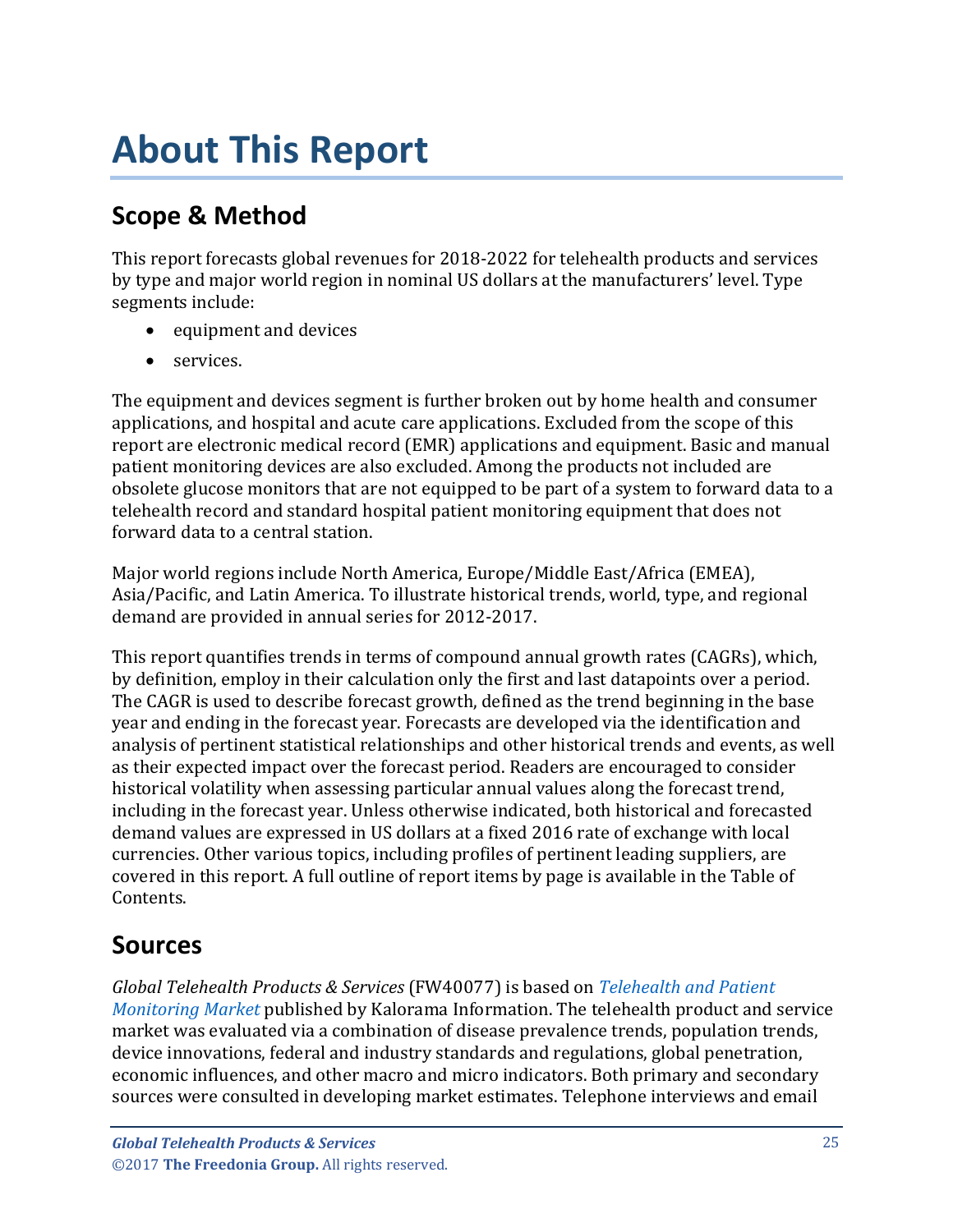#### **About This Report**

correspondence were the primary method of gathering information. For the purposes of this report, Kalorama Information conducted interviews with more than 80 key industry officials, consultants, healthcare providers, and government personnel. These sources were the primary basis in gathering information specifically relating to revenue and market share data presented in this report. Specific interviews with information technology company representatives included marketing directors, division managers, and product representatives.

More than 100 interviews were completed with health professionals, including physicians, dieticians, dentists, nurses, nurse practitioners, physician assistants, nutritionists, health coordinators, naturopaths, speech therapists, physical therapists, massage therapists, and other professionals in the industry with direct patient care. Additionally, Kalorama Information has a decade of compiled industry contacts, technology knowledge, and industry experience reporting on the patient monitoring and telehealth market segment. Secondary sources such as company literature, databases, investment reports, medical, information technology, and business journals were used to complement primary information. Databases covering patient billings and units sold were significant resources for validating primary findings. Specific sources and additional resources are listed in the Resources section of this publication for reference and to facilitate further research.

#### <span id="page-4-0"></span>**Industry Codes**

<span id="page-4-1"></span>

| Table 5   Industry Codes Related to Telehealth Products & Services |                                                                    |                                |                                               |  |
|--------------------------------------------------------------------|--------------------------------------------------------------------|--------------------------------|-----------------------------------------------|--|
| <b>NAICS/SCIAN 2007</b>                                            |                                                                    | <b>SIC</b>                     |                                               |  |
| <b>North American Industry Classification System</b>               |                                                                    | <b>Standard Industry Codes</b> |                                               |  |
| 334611                                                             | Software Reproducing                                               | 7371                           | <b>Computer Programming Services</b>          |  |
| 511210                                                             | Software Publishers                                                | 7372                           | Prepackaged Software                          |  |
| 541511                                                             | <b>Custom Computer Programming Services</b>                        | 8011                           | Offices and Clinics of Doctors of Medicine    |  |
| 621111                                                             | Offices of Physicians (except Mental<br><b>Health Specialists)</b> | 8021                           | Offices and Clinics of Dentists               |  |
| 621112                                                             | Offices of Physicians, Mental Health Specialists                   | 8031                           | Offices and Clinics of Doctors of Osteopathy  |  |
| 621210                                                             | <b>Offices of Dentists</b>                                         | 8051                           | <b>Skilled Nursing Care Facilities</b>        |  |
| 621420                                                             | <b>Outpatient Mental Health and Substance Abuse</b><br>Centers     | 8052                           | Intermediate Care Facilities                  |  |
| 621493                                                             | Freestanding Ambulatory Surgical and Emergency<br>Centers          | 8059                           | Nursing and Personal Care Facilities, NEC     |  |
| 621512                                                             | Diagnostic Imaging Centers                                         | 8062                           | <b>General Medical and Surgical Hospitals</b> |  |
| 622110                                                             | <b>General Medical and Surgical Hospitals</b>                      | 8071                           | <b>Medical Laboratories</b>                   |  |
| 623110                                                             | <b>Nursing Care Facilities</b>                                     | 8093                           | Specialty Outpatient Facilities, NEC          |  |

Source: US Census Bureau

#### **Copyright & Licensing**

The full report is protected by copyright laws of the United States of America and international treaties. The entire contents of the publication are copyrighted by The Freedonia Group.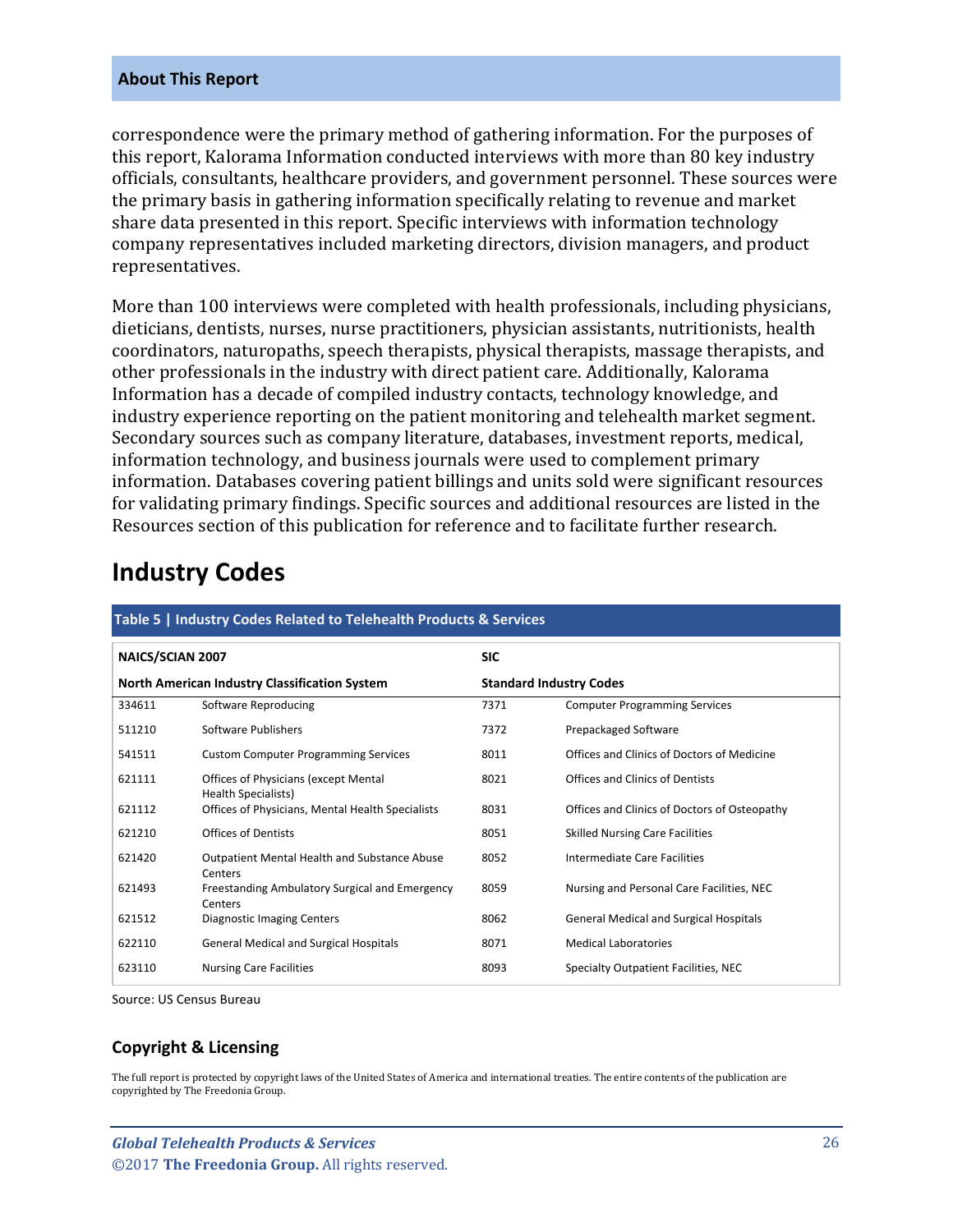#### <span id="page-5-0"></span>**Resources**

#### **Kalorama Information**

 *[Telehealth and Patient Monitoring Market,](https://www.kaloramainformation.com/Telehealth-Patient-Monitoring-11076070/)* August 2017

#### **The Freedonia Group**

#### **[Freedonia Industry Studies](http://www.freedoniagroup.com/Home.aspx?ReferrerId=FL-Focus)**

 *[Pharmaceutical Packaging Market in the US,](http://www.freedoniagroup.com/DocumentDetails.aspx?ReferrerId=FL-FOCUS&studyid=3523)* June 2017  *[Medical Implants in the US](http://www.freedoniagroup.com/DocumentDetails.aspx?ReferrerId=FL-FOCUS&studyid=3465)*, November 2016  *[World Medical Disposables,](http://www.freedoniagroup.com/DocumentDetails.aspx?ReferrerId=FL-FOCUS&studyid=3446)* August 2016  *[In Vitro Diagnostic \(IVD\) Packaging](http://www.freedoniagroup.com/DocumentDetails.aspx?ReferrerId=FL-FOCUS&studyid=3421)*, June 2016 *[Infection Prevention Products & Services](http://www.freedoniagroup.com/DocumentDetails.aspx?ReferrerId=FL-FOCUS&studyid=3403)*, April 2016  *[Medical & Dental Adhesives & Sealants](http://www.freedoniagroup.com/DocumentDetails.aspx?ReferrerId=FL-FOCUS&studyid=3390)*, March 2016  *[Disposable Medical Supplies,](http://www.freedoniagroup.com/DocumentDetails.aspx?ReferrerId=FL-FOCUS&studyid=3378)* February 2016 *[Dental Products & Materials](http://www.freedoniagroup.com/DocumentDetails.aspx?ReferrerId=FL-FOCUS&studyid=3359)*, January 2016  *[Drug Delivery Products,](http://www.freedoniagroup.com/DocumentDetails.aspx?ReferrerId=FL-FOCUS&studyid=3354)* December 2015

#### **[Freedonia Focus Reports](https://www.freedoniafocusreports.com/redirect.asp?progid=89534&url=/)**

 *[Drug Delivery Products: United States](https://www.freedoniafocusreports.com/Drug-Delivery-Products-United-States-9749250/) [Global Medical Apparel & Textiles](https://www.freedoniafocusreports.com/Global-Medical-Apparel-Textiles-FW40072/) [Global PCR Testing Products & Services](https://www.freedoniafocusreports.com/Global-PCR-Testing-Products-Services-FW40073/) [Healthcare Insurance: United States](https://www.freedoniafocusreports.com/Healthcare-Insurance-United-States-8983284/) [Healthcare: United States](https://www.freedoniafocusreports.com/Healthcare-United-States-9513084/) [Healthcare VR/AR Systems: United States](https://www.freedoniafocusreports.com/Healthcare-VR-AR-Systems-United-States-FF40074/) [Medical Equipment & Supplies: United States](https://www.freedoniafocusreports.com/Medical-Equipment-Supplies-United-States-9864009/) [Medical Imaging Products: United States](https://www.freedoniafocusreports.com/Medical-Imaging-Products-United-States-9402419/) [Medical Services: United States](https://www.freedoniafocusreports.com/Medical-Services-United-States-9513114/) [Pharmaceuticals: United States](https://www.freedoniafocusreports.com/Pharmaceuticals-United-States-10048193/) [Software: United States](https://www.freedoniafocusreports.com/Software-United-States-FF95028/) [World Cell-Free DNA](https://www.freedoniafocusreports.com/World-Cell-Free-DNA-10775064/) World [Medical Devices](https://www.freedoniafocusreports.com/World-Medical-Devices-10335318/) [World Medical Disposables](https://www.freedoniafocusreports.com/World-Medical-Disposables-10335312/)  [World Needle-Free Drug Delivery Systems](https://www.freedoniafocusreports.com/World-Needle-Free-Drug-Delivery-Systems-10335315/) [World Personalized Medicine Tests for Cancer](https://www.freedoniafocusreports.com/World-Personalized-Medicine-Tests-for-Cancer-10775061/) [World Respiratory Devices](https://www.freedoniafocusreports.com/World-Respiratory-Devices-FW40070/)* **[Freedonia Custom Research](http://www.freedoniagroup.com/CustomResearch.aspx?ReferrerId=FL-Focus)**

#### **Trade Publications**

*Healthcare IT News Health Facilities Management*